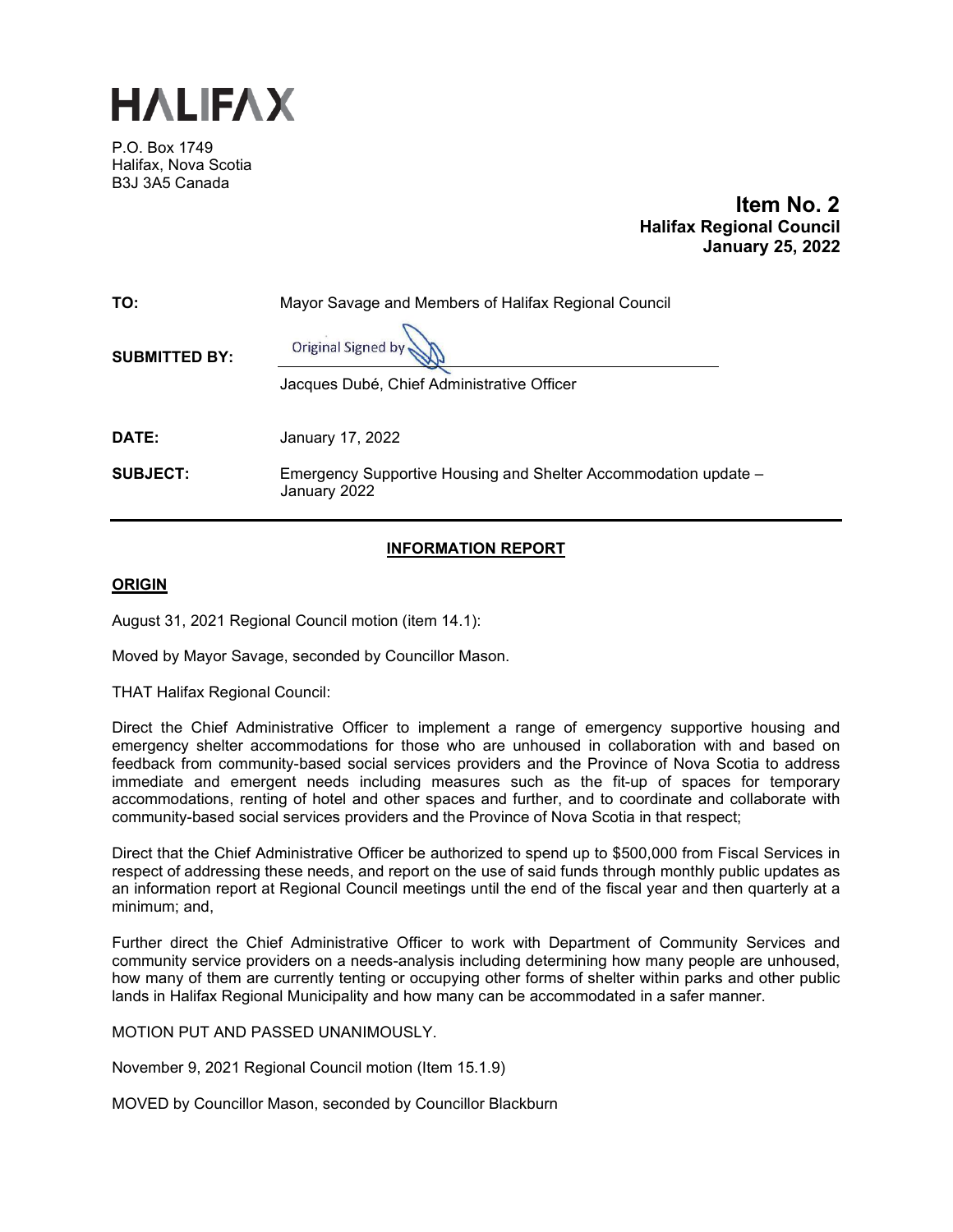THAT Halifax Regional Council direct that the Chief Administrative Officer be authorized to spend up to \$3.2 million from Fiscal Services to purchase, install and maintain modular units at two sites and to address suitable temporary housing to address needs of unhoused residents. Regular updates to Regional Council will occur monthly until the end of the fiscal year and then quarterly at minimum.

MOTION PUT AND PASSED UNANIMOUSLY.

January 11, 2022 Regional Council motion (Item15.1.4)

MOVED by Councillor Cuttell, seconded by Councillor Kent

THAT Halifax Regional Council direct that the Chief Administrative Officer be authorized to spend up to an additional \$1,200,000 from Fiscal Services to purchase and install modular units at two sites and to address suitable temporary housing to address needs of unhoused residents.

MOTION PUT AND PASSED UNANIMOUSLY.

## **LEGISLATIVE AUTHORITY**

…

The *Halifax Regional Municipality Charter*, S.N.S. 2008, c. 39 provides:

7A The purposes of the Municipality are to

(b) provide services, facilities and other things that, in the opinion of the Council, are necessary or desirable for all or part of the Municipality; and

(c) develop and maintain safe and viable communities.

### **BACKGROUND**

Halifax is in an emergency shelter crisis on top of a housing crisis. The city is growing at an unprecedented rate and growing rates of homelessness is one result. There are approximately 200 shelter beds in Halifax and over 450 people experiencing homelessness, a rate of one shelter bed for every 2.5 people experiencing homelessness on any given night. In addition, the city's rental vacancy rate is below 1%, the minimum wage is \$13.40 and the average cost of a 1-bedroom apartment is \$1600. While all orders of government continue to invest in rapidly built new housing, including supportive housing options, the homelessness crisis continues to persist. New pathways to ensure access to emergency shelter are needed until an adequate amount of deeply affordable housing, as well as supportive housing, is made available.

As noted in the Origin section, in August Halifax Regional Council identified \$500,000 for use in addressing urgent and emergency needs related to homelessness and directed the Chief Administrative Officer to work with the Province of Nova Scotia and community partners to explore use of this funding. On November 9, 2021 Regional Council directed that the Chief Administrative Officer be authorized to spend up to an additional \$3.2 million for this purpose and on January 11, 2022 Regional Council approved another \$1.2 million. The majority of this additional \$4.4 million was required to complete installation of modular units on sites in Dartmouth and Halifax.

The situation with homelessness is dynamic and changes frequently. Therefore, monthly updates provided to Regional Council will be reflective of a specific period, up to the point of having a report prepared in time for review and distribution on the Council agenda. This is the fifth monthly update report requested by Council and covers the period up to and including January 17, 2022.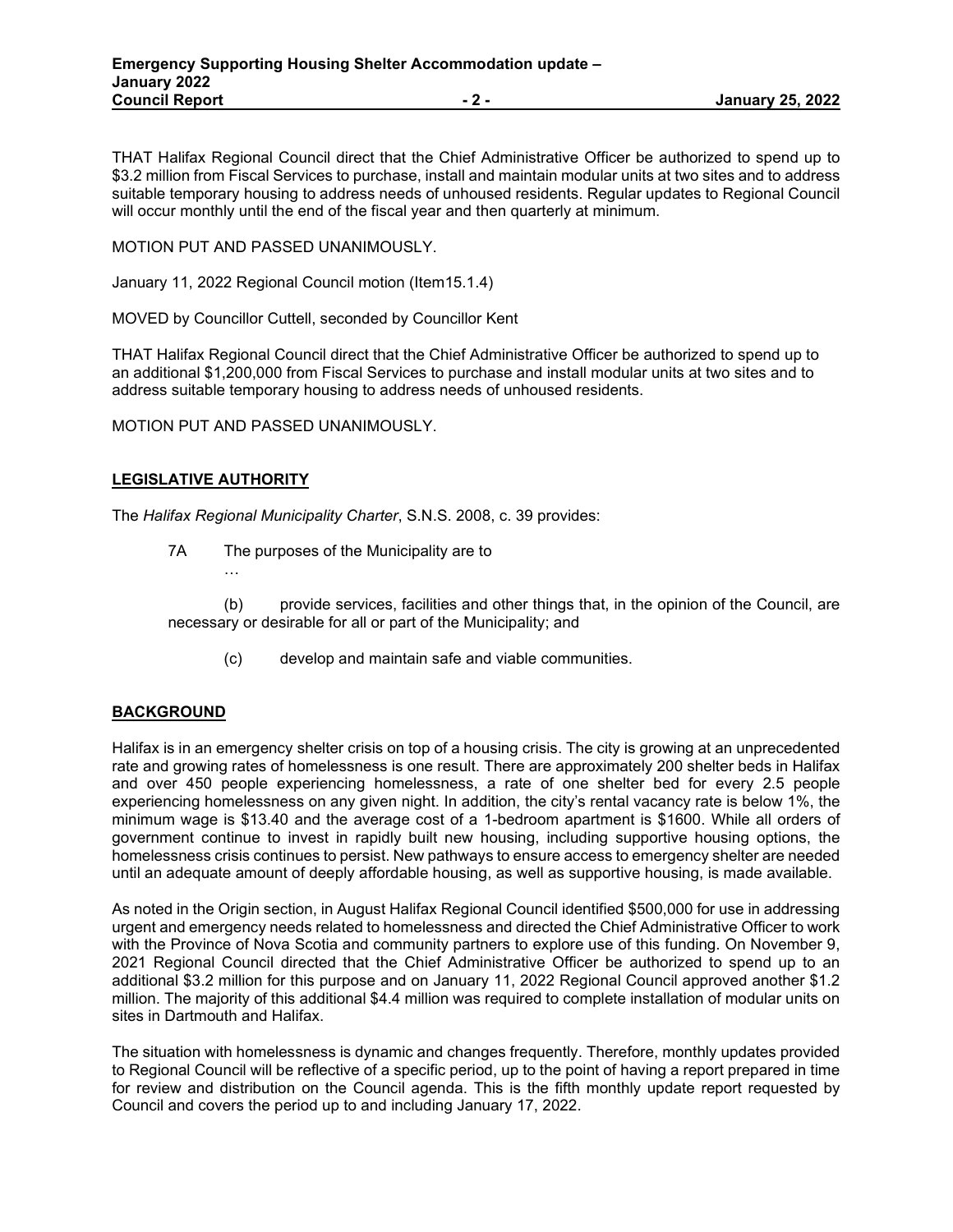### **DISCUSSION**

#### **Modular Units**

Work on the location at Flotilla Lane / Alderney Drive / Church Street in Dartmouth for modular units to accommodate clients of the Out of the Cold shelter has been substantially completed. Occupancy permits were received for the 4 modular sleeping units (total capacity 24 persons) on January 13 and residents moved in on January 16. Construction and modification of the modular unit to accommodate the two barrierfree bedrooms (with total capacity for two individuals) and single washroom is anticipated to be ready for occupancy by late January. Modification of the modular unit to accommodate the commercial kitchen has been impacted by supply chain issues and completion of this work is expected by late February.

The Municipality has signed a license agreement with the Province of Nova Scotia, which is responsible for determining placement of individuals and providing wrap-around services onsite through its service provider, Out of the Cold. HRM is purchasing the units, providing all normal municipal services (i.e. garbage pick-up, snow removal, etc.), and covering the cost of utilities and maintenance on site. Most individuals who have been residing at the Gray Arena, which has been used as a temporary shelter for the past several months, have moved to the Dartmouth modular site. Alternate accommodations have been offered by the province to those individuals at the arena who did not relocate. The process has begun to return the arena to its original purpose.

With the Dartmouth site now completed, the municipality has shifted focus to completing the Halifax modular unit site on a portion of the parking area of the Centennial Pool accessed from Cogswell Street. Key factors in helping choose this location include but are not limited to the property being owned by the municipality, meeting the applicable zoning requirements, and being located within reasonable proximity to important supports and services that occupants may need, including transit.

Six modular units, an accessible unit, and support units (for a total of nine units) will be installed at this site. The units are expected to accommodate 38 individuals, based on single occupancy. A previous update indicated that this site could accommodate 44 people, but this number was based on double occupancy to accommodate couples in certain rooms.

Municipal staff are proceeding with design and construction documents and the projected start of the installation in Halifax is late January 2022. It is anticipated the Halifax shelter will be ready for occupancy by mid-March 2022. As with the Dartmouth site, exact timing for occupancy is dependent upon the province, which is responsible for determining placement of individuals and providing wrap-around services onsite through a contracted service provider.

As noted in the January 11 report to Regional Council, estimated costs to purchase and maintain the modular units for the remainder of this year are as follows:

- Dartmouth site purchase and installation is estimated at \$1,834,600, with anticipated operating costs of \$15,000 in 2021/22.
- Halifax site purchase and installation is estimated at \$2,460,578, with anticipated operating costs of \$5,500 in 2021/22.

The anticipated costs identified with the construction of both sites have increased due to unforeseen circumstances. Typically, the management of a capital construction project includes sufficient time for the development of a well-defined scope of work that assists with accurate budgeting and cost estimates. Due to the unique nature and urgency of this project, risks associated with unknown issues, program requirements and other variables have had an impact on the budget and schedule for both projects.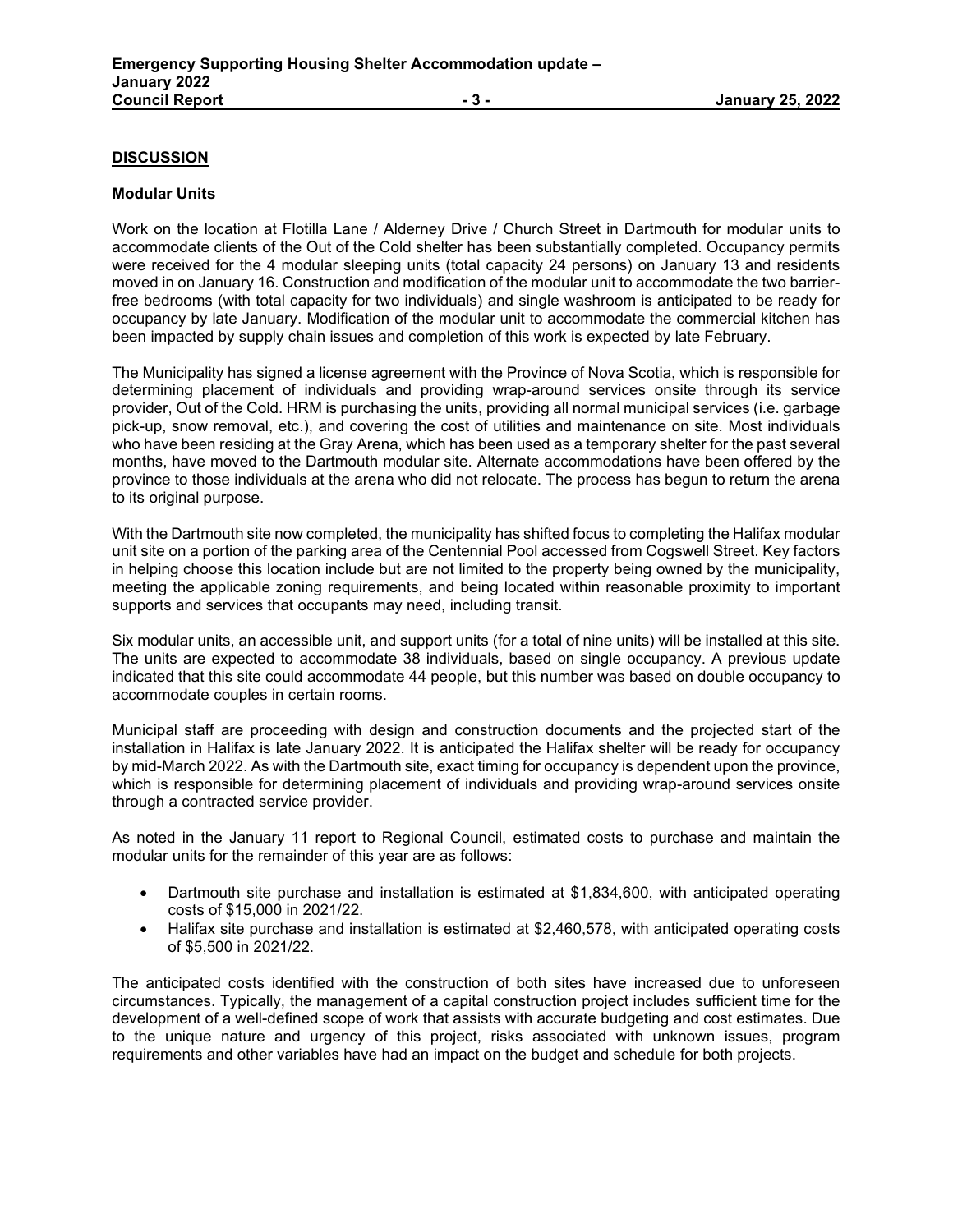## **Partnerships**

An ongoing priority for the municipality and its partners is to work with persons sleeping outdoors to try to identify suitable temporary housing options. Staff from the municipality and partner organizations are making best efforts to visit these sites regularly and, in coordination with multiple service providers, hotel rooms and shelter placement has been occurring regularly. Staff are aware of more than 20 locations at which people are sleeping outside. This number may not be accurate because it is arrived at via a number of different sources, including the municipal 311 system. In addition, due to the transitory nature of residents sleeping outside, the number of sites and/or individuals onsite can vary daily.

The municipality has provided \$70,000 to a coalition of 11 community service providers (COPSO) for use as crisis funding for hotel stays to support those experiencing homelessness. This funding has created a rapid support model to provide immediate access to safe, indoor space via hotel accommodation essentially a scattered site emergency bed program run collaboratively by community agencies. The range of members in the coalition enables broad access to support from across the system (youth, families, men, women, domestic violence survivors, etc.).

Agencies can refer clients to the COPSO funding as a last resort and each person referred must be attached to a support worker as a condition of acceptance. Currently, these agencies are providing support to people staying in hotels at no additional cost. Staff are working toward providing a further allocation to COPSO from the crisis accommodation funding approved by Regional Council. Between September and the end of first week of January, 107 people have accessed emergency shelter via this funding, for a total of 2,496 nights in hotel rooms.

In addition, municipal staff are working closely with provincial colleagues to support the province in its role as the lead in addressing homelessness. Regular meetings are occurring with provincial staff to better combine resources, clarify roles and responsibilities, and conduct joint planning. Most recently, the province and municipality signed a licence agreement regarding operation of the Dartmouth modular site. It is expected that homelessness will continue to be a significant social issue and the municipality will maintain some role in providing facilitation for those sleeping in parks and other locations and supporting the province in delivering on its mandate.

# **FINANCIAL IMPLICATIONS**

Of the \$4,900,000 approved by Regional Council, total expenditures as of January 16 were \$1,230,424. Most of this spending is for purchase and installation of the modular units. Additional costs include the funding provided to COPSO, costs for short-term hotel stays funded directly by the municipality, and security, maintenance, and supplies at Gray Arena.

### **COMMUNITY ENGAGEMENT**

In addition to the Province, staff have contact and/or meet regularly with several community-based service providers. COPSO agency members include: Adsum for Women and Children (Trustee), Coverdale Courtwork Society, the Elizabeth Fry Society of Mainland NS, John Howard Society, Mi'kmaw Native Friendship Centre, North End Community Health Centre / MOSH Housing First, Out of the Cold Community Association, Phoenix Youth Programs, Shelter Nova Scotia, Welcome Housing, and the YWCA. Bryony House is not a member but refers people as needed. In addition, the Outreach Street Navigators and Mainline have been engaged as required.